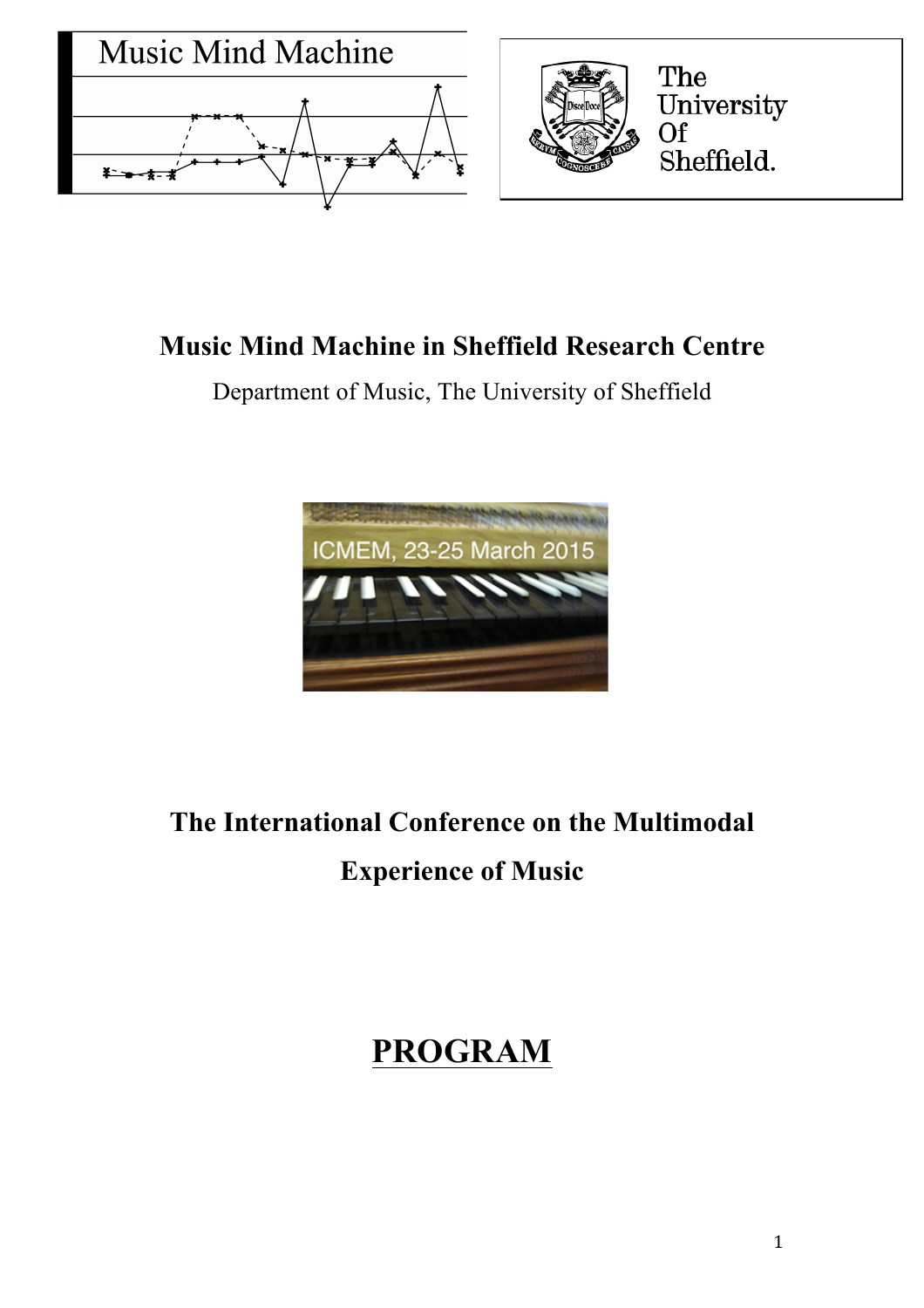#### **Welcome**

On behalf of the entire Organising Committee, we are truly delighted to welcome you to Sheffield for the first International Conference on the Multimodal Experience of Music (ICMEM). After having hosted a broad range of events, activities, summer schools and conferences in the last few years, we are once again excited by the possibility to provide the growing community of scholars and researchers in music psychology and cognition with a unique occasion to share knowledge and disseminate their own research findings.

The ICMEM 2015 program features keynotes, symposia, papers, posters, concerts and demonstrations, which will engender an exploration of different aspects of human musical experience, examined though the lenses of multimodality and interactivity. In addiction to the plenary sessions by key figures in the field - Prof Amir Amedi and Prof Nicolas Cook - the schedule contains 13 paper sessions, 2 poster sessions, a symposium on music and language and a symposium on cross-modality and emotion, a concert with talks, and a final roundtable chaired by two eminent scholars in the field: Prof Eric Clarke and Prof Peter Walker.

We would like to thank our speakers, and also you for coming to Sheffield and contributing to what we hope will be a very successful event that will provide great scientific impact. Thanks for bringing your expertise into this gathering and welcome to ICMEM 2015!

#### ICMEM Committee:

Renee Timmers, Nicola Dibben, Zohar Eitan, Roni Granot, Victoria Williamson & Andrea Schiavio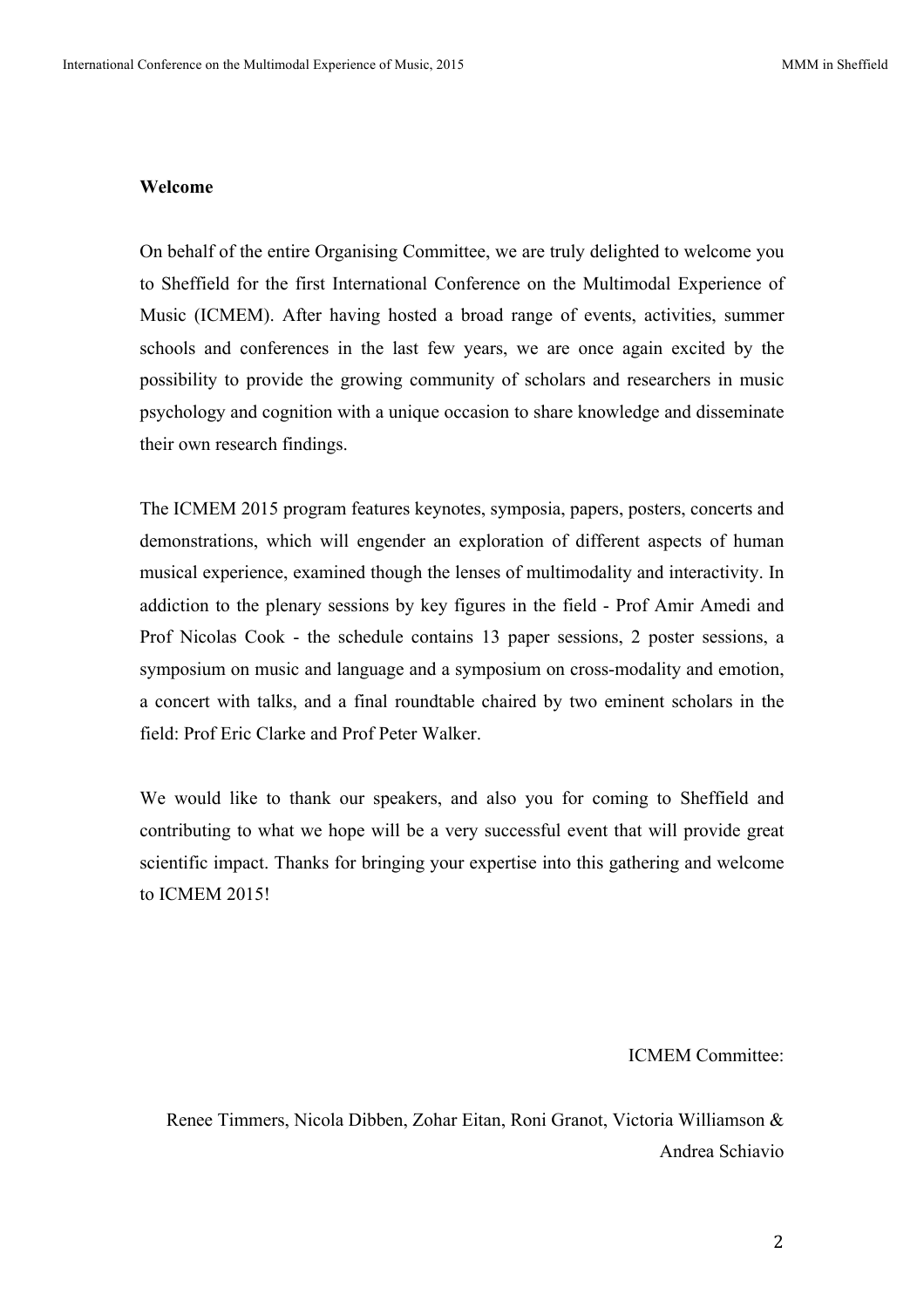# **CONTENTS**  Papers Day 1 4 Papers Day 2 7 Papers Day 3 11 Posters Day 1 14 Posters and Presentations Day 2 16

- Monday 23 March 2015
- 10.00 Welcome & Plenary 1
- 11.00 Break
- 11.30 Paper session 1 & 2
- 13.00 Lunch
- 14.00 Poster session 1 & performance
- 15.00 Break
- 15.30 Paper session 3 & 4
	- Tuesday 24 March 2015
- 9.00 Paper sessions 5 & 6
- 10.30 Break
- 11.00 Symposium, Paper session 7
- 13.00 Lunch
- 14.00 Poster session 2 & demonstrations
- 15.00 Break
- 15.30 Paper sessions 8 & 9
- 19.30 Concert with 2 talks
	- Wednesday 25 March 2015
- 9.00 Symposium, Paper session 10
- 11.00 Break
- 11.30 Paper sessions 11 & 12
- 13.00 Lunch
- 14.00 Plenary 2
- 14.50 Break
- 15.20 Round Table & Closure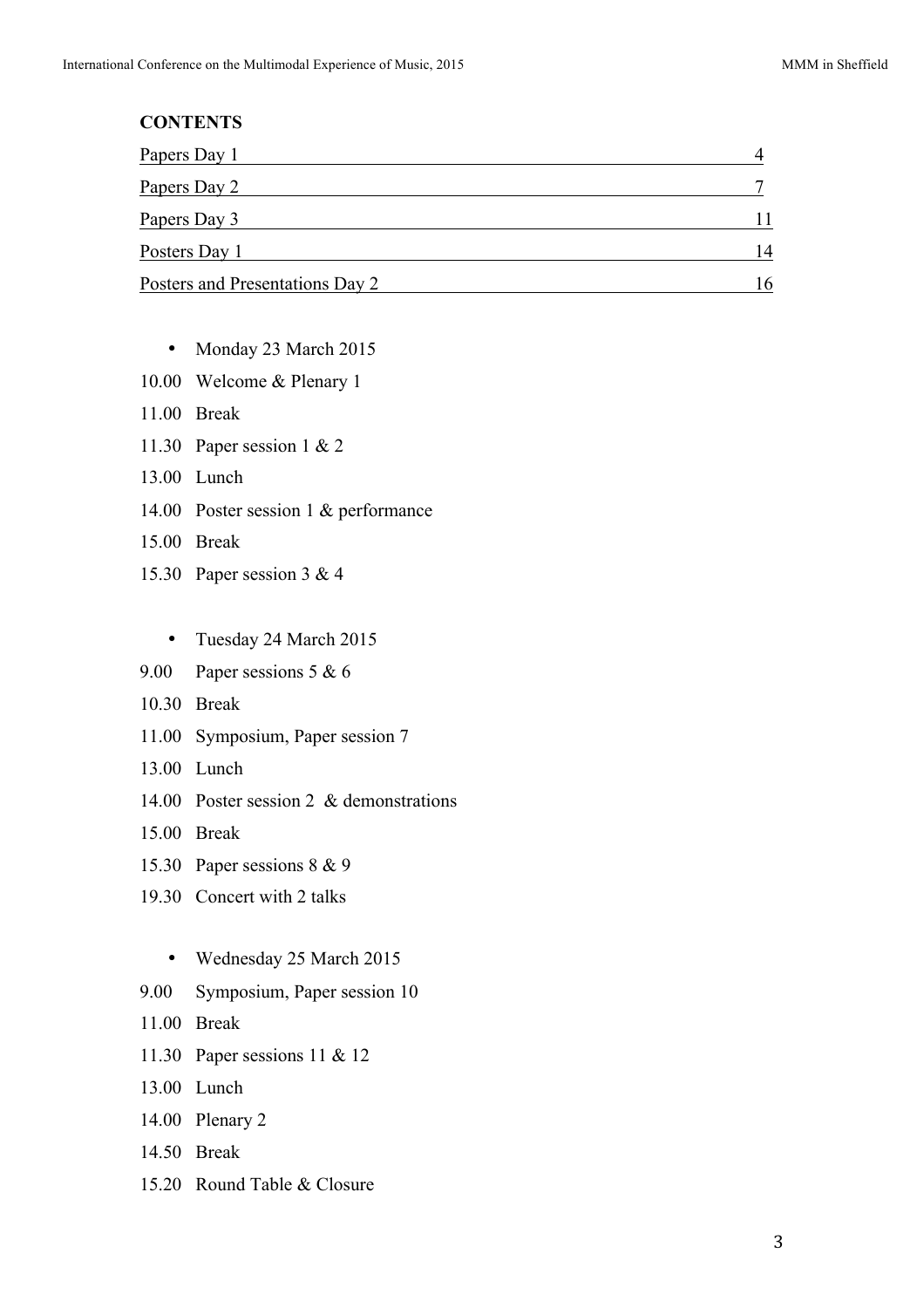# Day 1: Monday 23 March 2015

---------------------------------------

- 10.00 Welcome & Plenary 1
- 11.00 Break
- 11.30 Paper session 1 & 2
- 13.00 Lunch
- 14.00 Poster session 1 & performance
- 15.00 Break
- 15.30 Paper session 3 & 4
- 17.30

---------------------------------------

10.00 Location: The Edge, High Tor 1

- Welcome: **Renee Timmers**
- Plenary 1: **Amir Amedi**

Musical representation of depth, 2D visual images and full 3D: technologies, psychophysics and neuronal correlates [1]

11.00 Break

11.30

Location: The Edge, High Tor 2

• Paper session 1: *Music & Motor Responses*

| Eaves, Burridge,   | Action observation modulates both the desire to move and the   |
|--------------------|----------------------------------------------------------------|
| Griffiths, McBain, | perception of 'groove' while listening to percussive music [2] |
| & Butcher          |                                                                |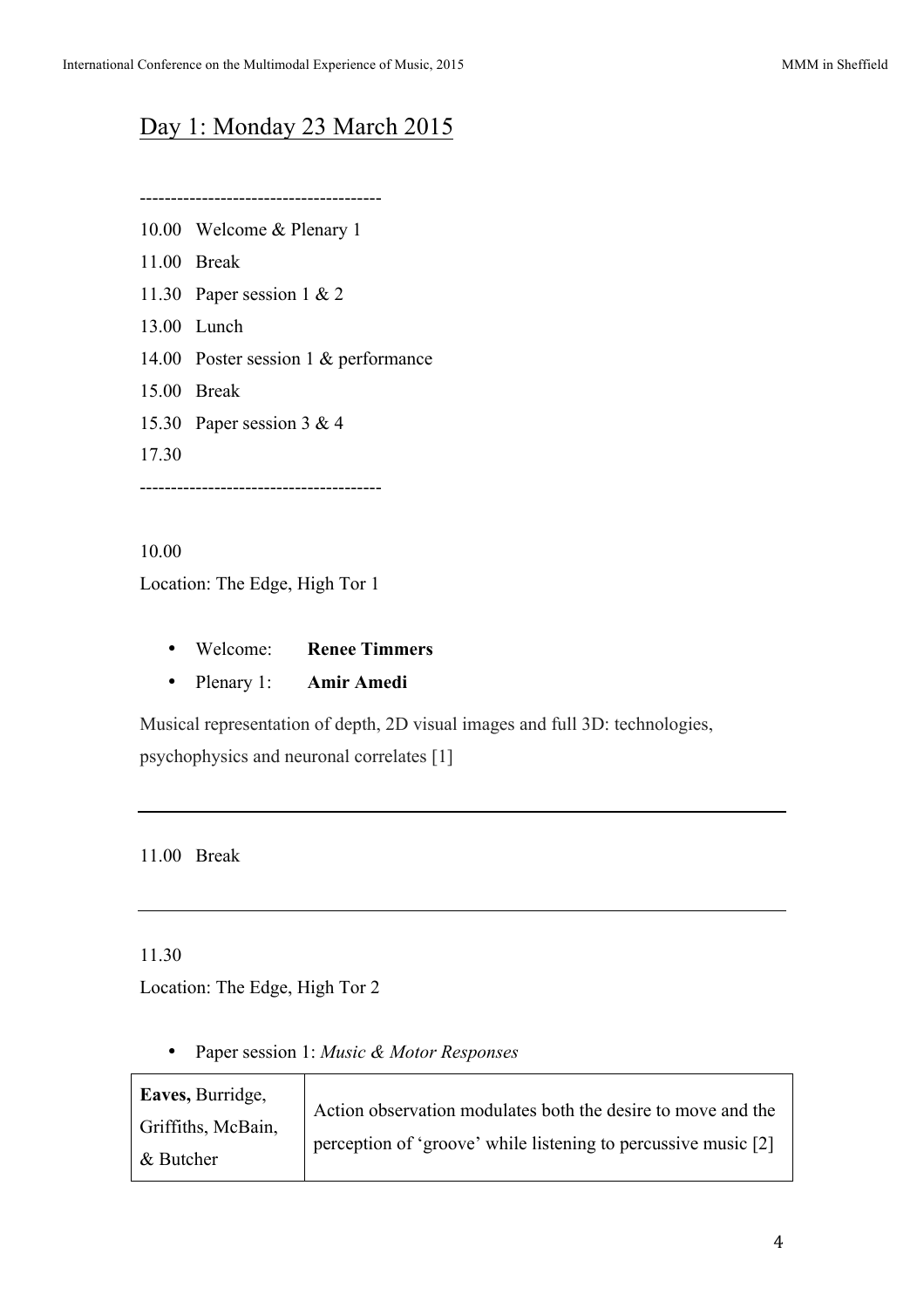| Küssner $\&$<br>Caramiaux | Motor invariants in gestural responses to music [3]                     |
|---------------------------|-------------------------------------------------------------------------|
| Su                        | How an observed human movement shapes auditory<br>rhythm perception [4] |

11.30

Location: The Edge, High Tor 5

| Moore                                                              | Cross-modality in acousmatic music: the physical and virtual<br>in music where there's 'nothing to see' [5] |
|--------------------------------------------------------------------|-------------------------------------------------------------------------------------------------------------|
| Dack                                                               | Multimodal references in translating Schaeffer's 'Traité' [6]                                               |
| Penalba, Valles,<br>Partesotti,<br>Costañón & Angeles<br>Sevillano | Types of interaction in the use of MotionComposer, a device<br>that turns movement into sound [7]           |

13.00 Lunch (The Edge, Meeting Room)

# 14.00

Location: The Edge, High Tor 2 and Meeting Room

• Poster session 1 [8-24]

15.00 Break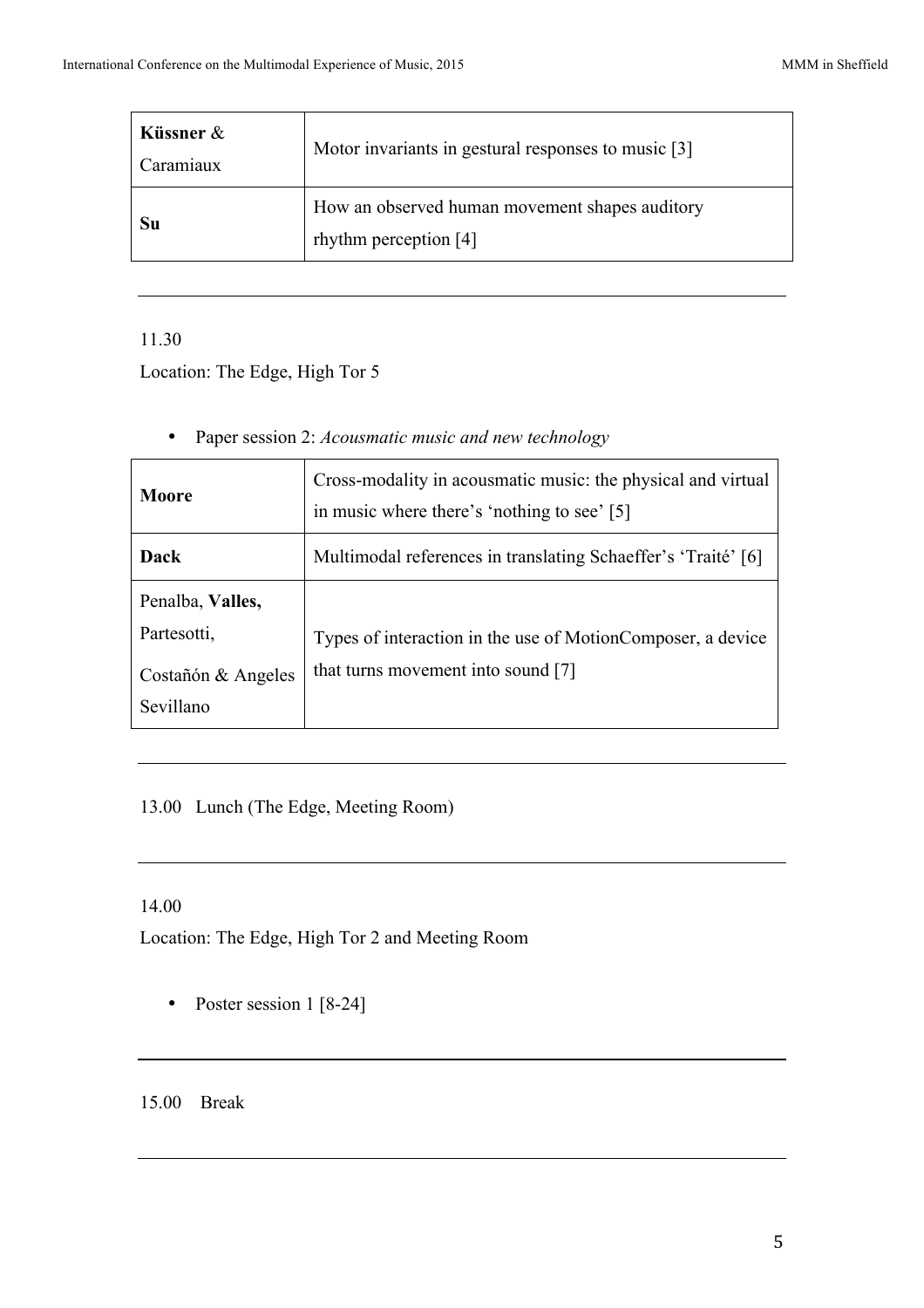## 15.30

Location: The Edge, High Tor 2

• Paper session 3: *Melody and Pitch Perception*

| <b>Black</b> , Margulis,<br>Eitan & Cohen-<br>Shani | Some Crossmodal Associations with Probe Tones [25]                                         |
|-----------------------------------------------------|--------------------------------------------------------------------------------------------|
| Costa-Giomi                                         | The effects of mode of presentation on infants' recognition of<br>melodies and voices [26] |
| Granot                                              | Musical improvisations on cross-modal prompts [27]                                         |

# 15.30

Location: The Edge, High Tor 5

• Paper session 4: *Performance 1*

| <b>Moelants</b> , Van Dyck,<br>VanSteenkiste & Leman                                     | Visual and Auditory Cues in Music Performance [28]                                                                                              |
|------------------------------------------------------------------------------------------|-------------------------------------------------------------------------------------------------------------------------------------------------|
| Rozé, Aramaki, Bourdin,<br>Chadefaux, Dufrenne,<br>Kronland-Martinet,<br>Voinier & Ystad | Exploring the influence of cellists' postural movements<br>on musical expressivity [29]                                                         |
| <b>Bamford &amp; Davidson</b>                                                            | Moving in Character: a Pilot Study into Music,<br>Movement, and Empathy [30]                                                                    |
| <b>Fulford, Ginsborg,</b><br>Hopkins, Seiffert $\&$<br>Mate-Cid                          | Multimodal sensory interaction effects resulting from<br>D/deafness and artificial attenuation of auditory stimuli<br>in music performance [31] |

# Day 2: Tuesday 24 March 2015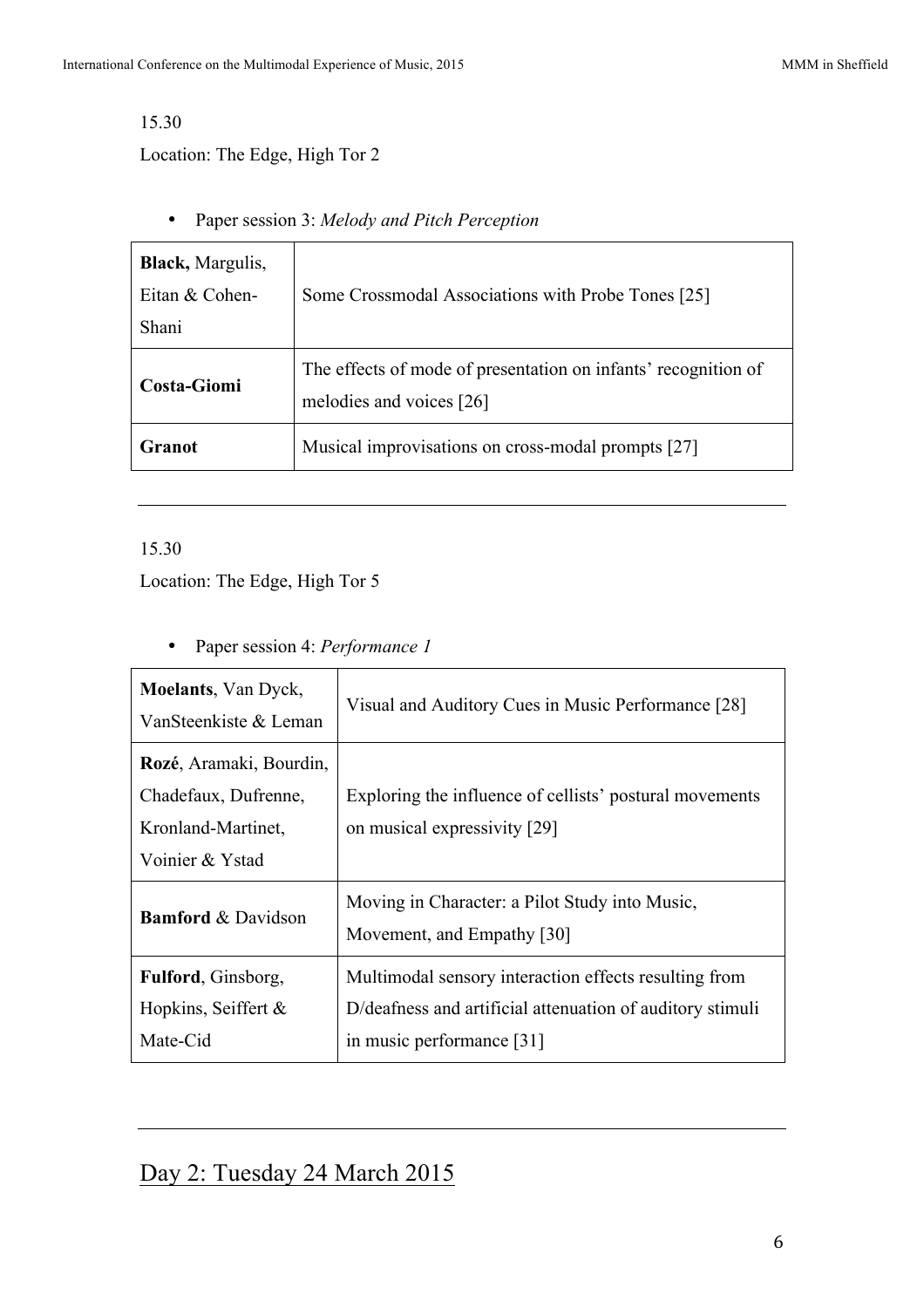---------------------------------------

- 9.00 Paper sessions 5 & 6
- 10.30 Break
- 11.00 Symposium, Paper session 7
- 13.00 Lunch
- 14.00 Poster session 2 & demonstrations
- 15.00 Break
- 15.30 Paper sessions 8 & 9
- 17.00

19.30 Concert with 2 talks

---------------------------------------

09.00

Location: The Edge, High Tor 2

• Paper session 5: *Creativity; Tactile experience of music*

| <b>Nagy</b>                     | The Multimodality of Creative Experience: Towards the<br><b>Embodiment of Musical Creativity [32]</b> |
|---------------------------------|-------------------------------------------------------------------------------------------------------|
| Merchel $&$<br>Altinsoy         | Designing Auditory-Tactile Perception of Music [33]                                                   |
| McKenzie, Lennox<br>$&$ Wiggins | Inside-Outside: 3-D music through Tissue conduction [34]                                              |

09.00

Location: The Edge, High Tor 5

• Paper session 6: *Music Analysis*

| <b>Atkinson</b> | Without Narrative: Meaning in <i>Einstein on the Beach</i> from |
|-----------------|-----------------------------------------------------------------|
|                 | Sonic and Visual Domains [35]                                   |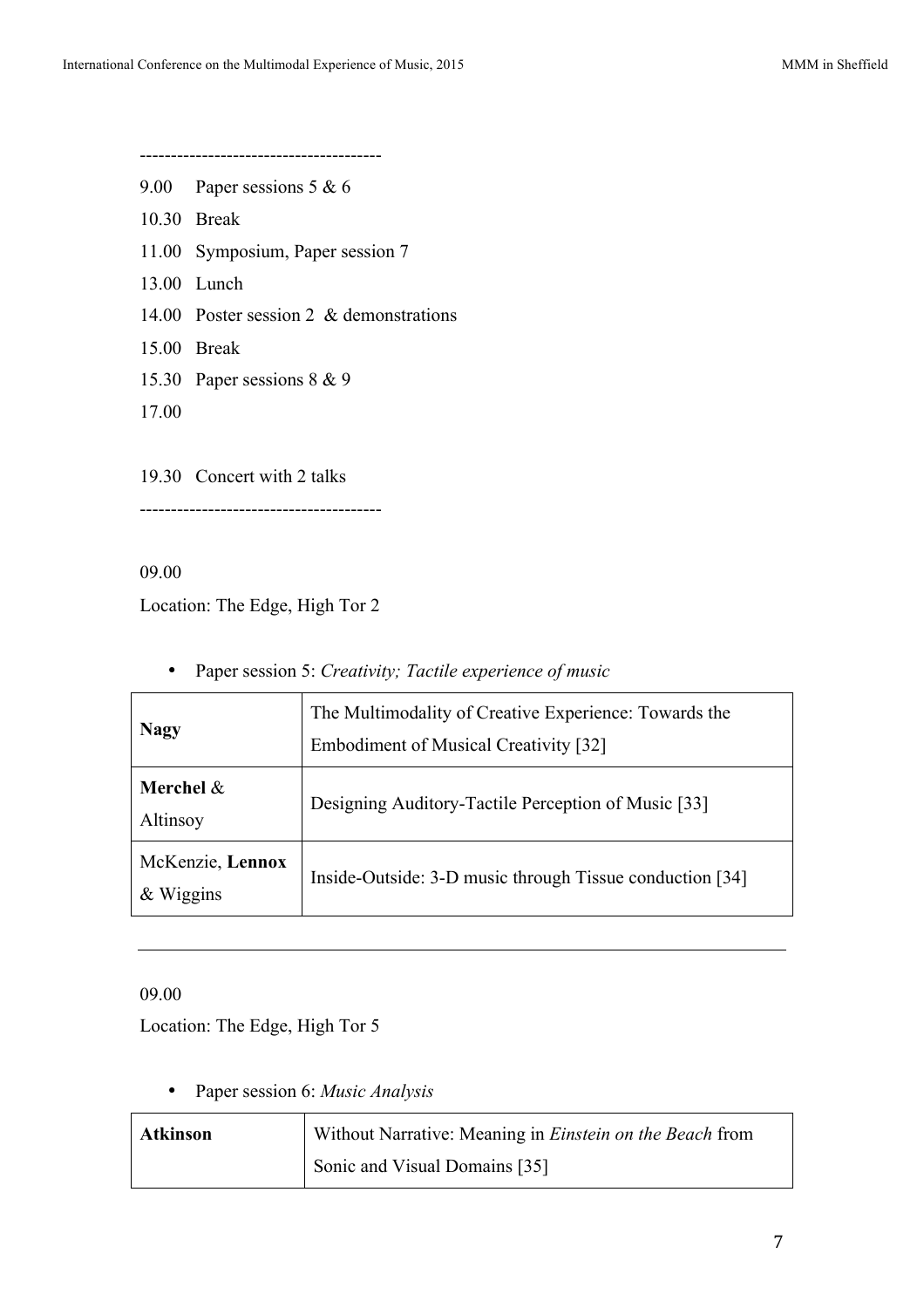| Piilonen | Messiaen, Composer of 'Awe': The Cross-Modal Pursuit of<br>Divine Fear in Apparition de l'Église éternelle [36] |
|----------|-----------------------------------------------------------------------------------------------------------------|
| Kozak    | Listeners' Bodies in Music Analysis [37]                                                                        |

### 10.30 Break

## 11.00

Location: The Edge, High Tor 2

• Symposium on Music & Language: *Multimodal roots of communication in infancy*

| François, Teixido,<br>Agut, Bosch $\&$<br>Rodriguez-Fornells | Songs facilitate speech segmentation in 2 days-old neonates<br>$\left[38\right]$                                                             |
|--------------------------------------------------------------|----------------------------------------------------------------------------------------------------------------------------------------------|
| Van Puyvelde &<br>Franco                                     | The interaction of music and language in the ontogenesis of<br>human communication: A multimodal parent-infant co-<br>regulation system [39] |
| <b>Costa-Giomi</b>                                           | The role of words and the human voice in infants' attraction to<br>song $[40]$                                                               |
| Franco,<br>Sobolewska, Stewart<br>& Waller                   | Infant-directed song and speech: Attention deployment to<br>sound and articulatory gesture in infancy [41]                                   |

## 11.00

Location: The Edge, High Tor 5

• Paper session 7: *Performance 2*

**Meals**, Morrison & Effects of Temporal Congruence on Evaluations of Conductor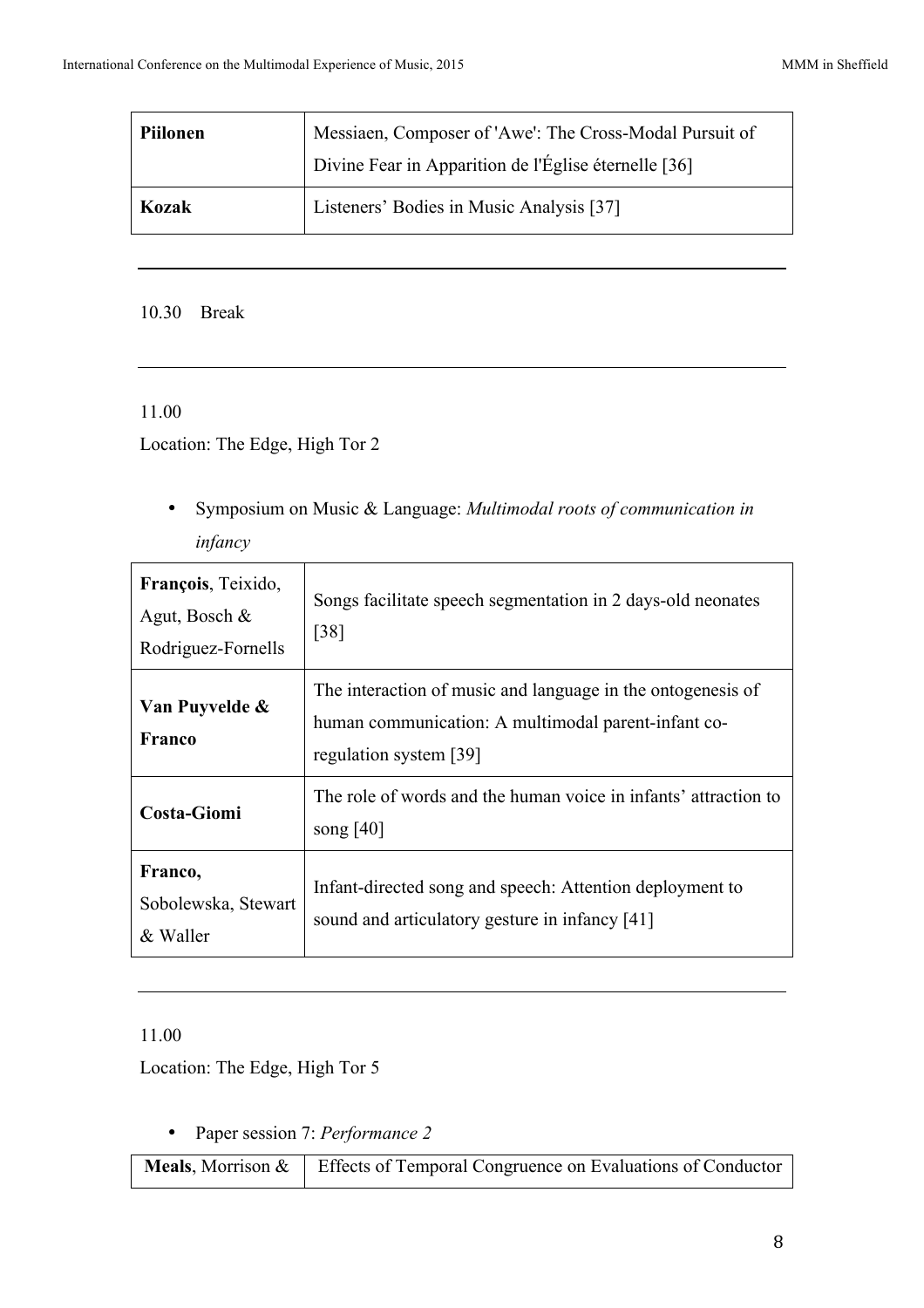| Confredo                                   | Efficacy [42]                                                                                                                                                                              |
|--------------------------------------------|--------------------------------------------------------------------------------------------------------------------------------------------------------------------------------------------|
| Fabian                                     | Analysing classical music performance: how limiting are<br>audio-only approaches? [43]                                                                                                     |
| Vuoskoski,<br>Thompson, Spence<br>& Clarke | A novel method to investigate the interaction of sight and<br>sound in the perception of musical performance [44]                                                                          |
| <b>McKeigue</b>                            | A Compositional Perspective on the Exploitation of the Visual<br>in Performance in "Letting the Tail Wag the Dog" for string<br>octet and "When I am at my best" for solo Bb clarinet [45] |

13.00 Lunch (The Edge, Meeting Room)

#### 14.00

Location: The Edge, High Tor 2 and Meeting Room

• Poster session 2 and demonstration [46-61]

15.00 Break

15.30

Location: The Edge, High Tor 2

| <b>Herbert</b>  | Designing Experience: Everyday Multimodal Listening,       |
|-----------------|------------------------------------------------------------|
|                 | Sound Art and Multisensory Experiential Marketing [62]     |
| Hammerschmidt & | The influence of image compression rate on perceived audio |
| Wöllner         | quality in music video-clips [63]                          |

• Paper session 8: *Multimedia*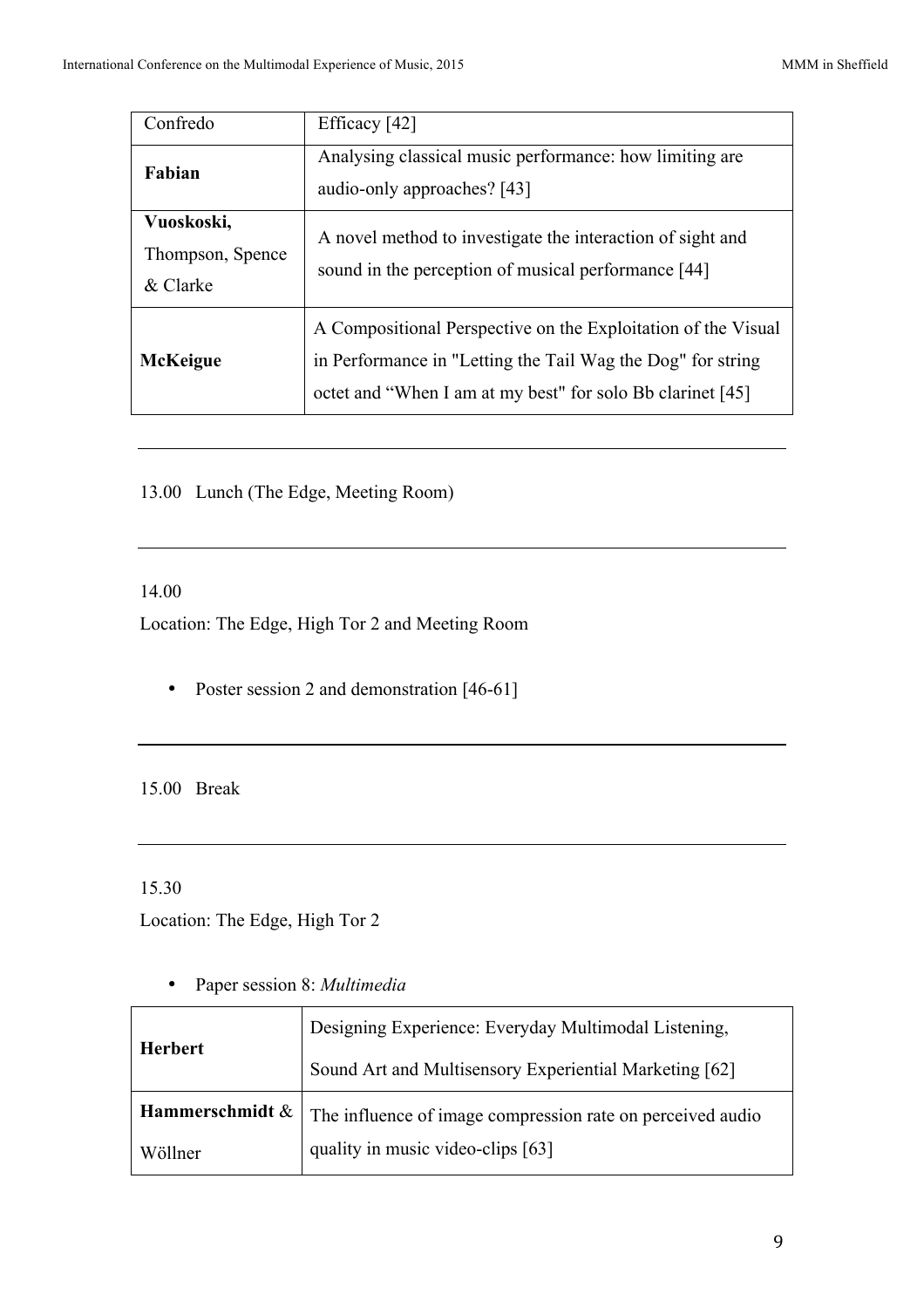| <b>Ireland &amp; Windsor</b> | Measuring and modeling perceived emotion and audiovisual |
|------------------------------|----------------------------------------------------------|
|                              | incongruence between film and music [64]                 |

# 15.30

Location: The Edge, High Tor 5

• Paper session 9: *Imagery and shape*

| Bretherton, Ng.<br>Wilson & Watt | Music, Doodles and the Autonomic Nervous System [65]                            |  |
|----------------------------------|---------------------------------------------------------------------------------|--|
| <b>Prior</b>                     | Multi-modal understandings of musical shape [66]                                |  |
| Filippidi                        | Musical Imagery as the Unconditioned Response of Music in<br>Everyday Life [67] |  |

# 19.30

Location: FIRTH HALL

• Concert with talks: *Tactile experience in performance*

| <b>Davidovic</b> | Reading the Style: the use of auditory and visual texts in<br>historically-informed performance practice [68] |
|------------------|---------------------------------------------------------------------------------------------------------------|
| Doğantan-Dack    | Hearing through touch: correspondences between tactile and<br>aural sensations in artistic pianism [69]       |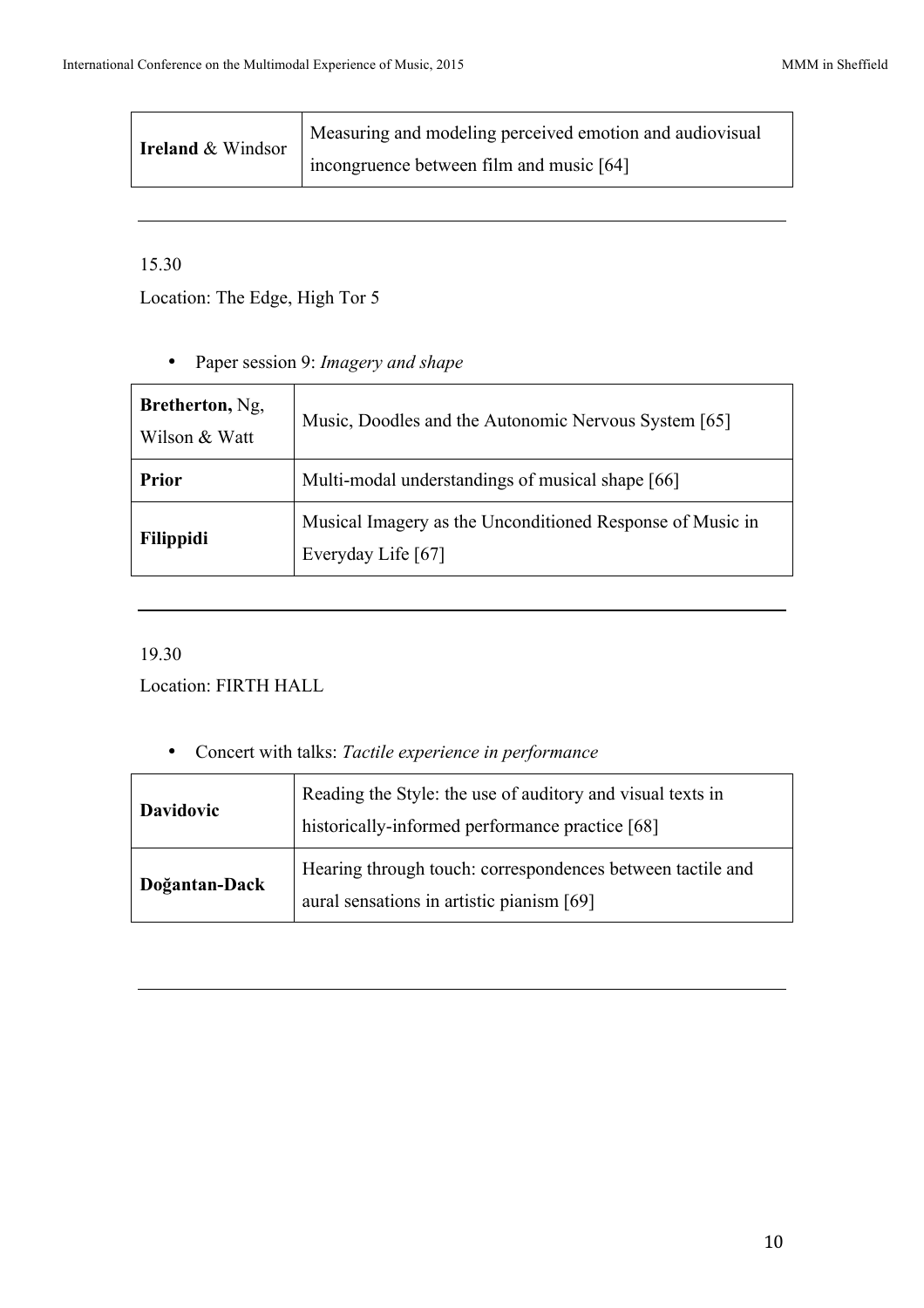# Day 3: Wednesday 25 March 2015

---------------------------------------

- 9.00 Symposium, Paper session 10
- 11.00 Break
- 11.30 Paper sessions 11 & 12
- 13.00 Lunch
- 14.00 Plenary 2
- 14.50 Break
- 15.20 Round Table & Closure
- 17.00

---------------------------------------

09.00

Location: The Edge, High Tor 2

• Symposium on *Cross-modality and Musical Emotions*

| Isbilen &<br>Krumhansl     | The Color of Music: Synesthesia or emotion-mediated<br>cross-modal associations? [70]                             |  |
|----------------------------|-------------------------------------------------------------------------------------------------------------------|--|
| <b>Eitan &amp; Timmers</b> | Cross-modality and Emotion in Schubert's Die Stadt [71]                                                           |  |
| <b>Bravo</b>               | Human emotion processing investigated through musical<br>information within controlled audiovisual paradigms [72] |  |
| <b>Bhattacharya</b>        | Crossmodal transfer of musical emotion: An implicit<br>process? $[73]$                                            |  |

09.00

Location: The Edge, High Tor 5

• Paper session 10: *Musical learning*

| Hawes & Gee | Silent score reading with and without audio: an eye-tracking |
|-------------|--------------------------------------------------------------|
|-------------|--------------------------------------------------------------|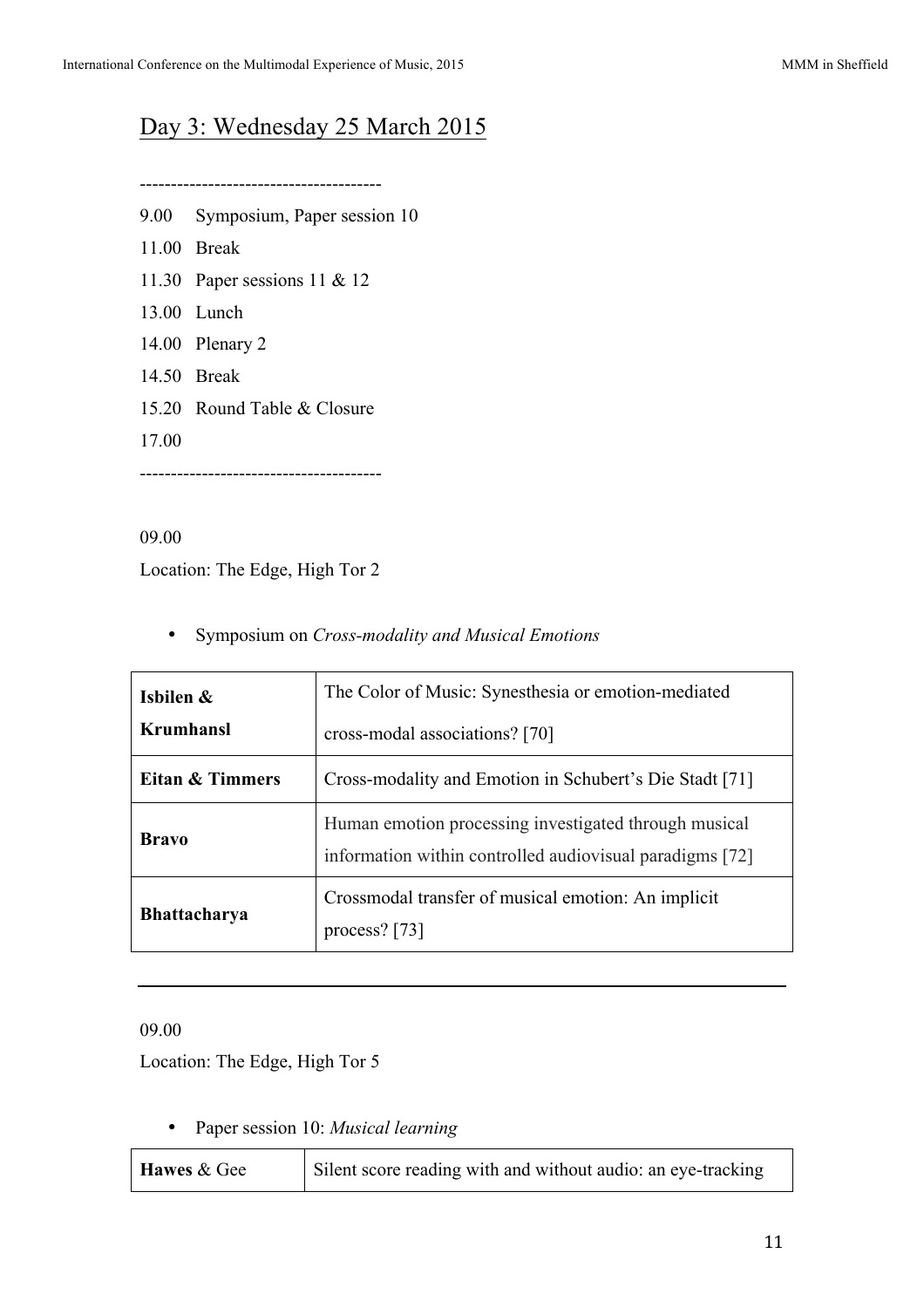|                          | and self-report study [74]                                                           |
|--------------------------|--------------------------------------------------------------------------------------|
| <b>Glasser</b>           | The impact of idiopathic synaesthesia on musical abilities [75]                      |
| Schiavio $\&$<br>Cummins | An inter(en)active approach to musical agency and learning<br>[76]                   |
| Wöllner & Halpern        | Auditory, visual, and verbal working memory in different<br>musical professions [77] |

# 11.00 Break

## 11.30

Location: The Edge, High Tor 2

|  | • Paper session 11: Body knowledge and Indian music |  |  |  |  |
|--|-----------------------------------------------------|--|--|--|--|
|--|-----------------------------------------------------|--|--|--|--|

| Hand gestures in South Indian vocal lessons: The exploitation of<br><b>Pearson</b><br>cross-modality as a pedagogic tool [78] |                                                                                                                                  |  |
|-------------------------------------------------------------------------------------------------------------------------------|----------------------------------------------------------------------------------------------------------------------------------|--|
| Paschalidou &<br>Clayton                                                                                                      | Towards a sound-gesture analysis in Hindustani dhrupad vocal<br>music: effort and rag space [79]                                 |  |
| <b>Bremmer</b>                                                                                                                | What the body knows about teaching music. Pedagogical<br>content knowledge viewed form an embodied cognition<br>perspective [80] |  |

# 11.30

Location: The Edge, High Tor 5

• Paper session 12: *Tempo and movement*

| Jakubowski, | Probing imagined tempo for music: Effects of motor          |
|-------------|-------------------------------------------------------------|
|             | Farrugia & Stewart   engagement and musical background [81] |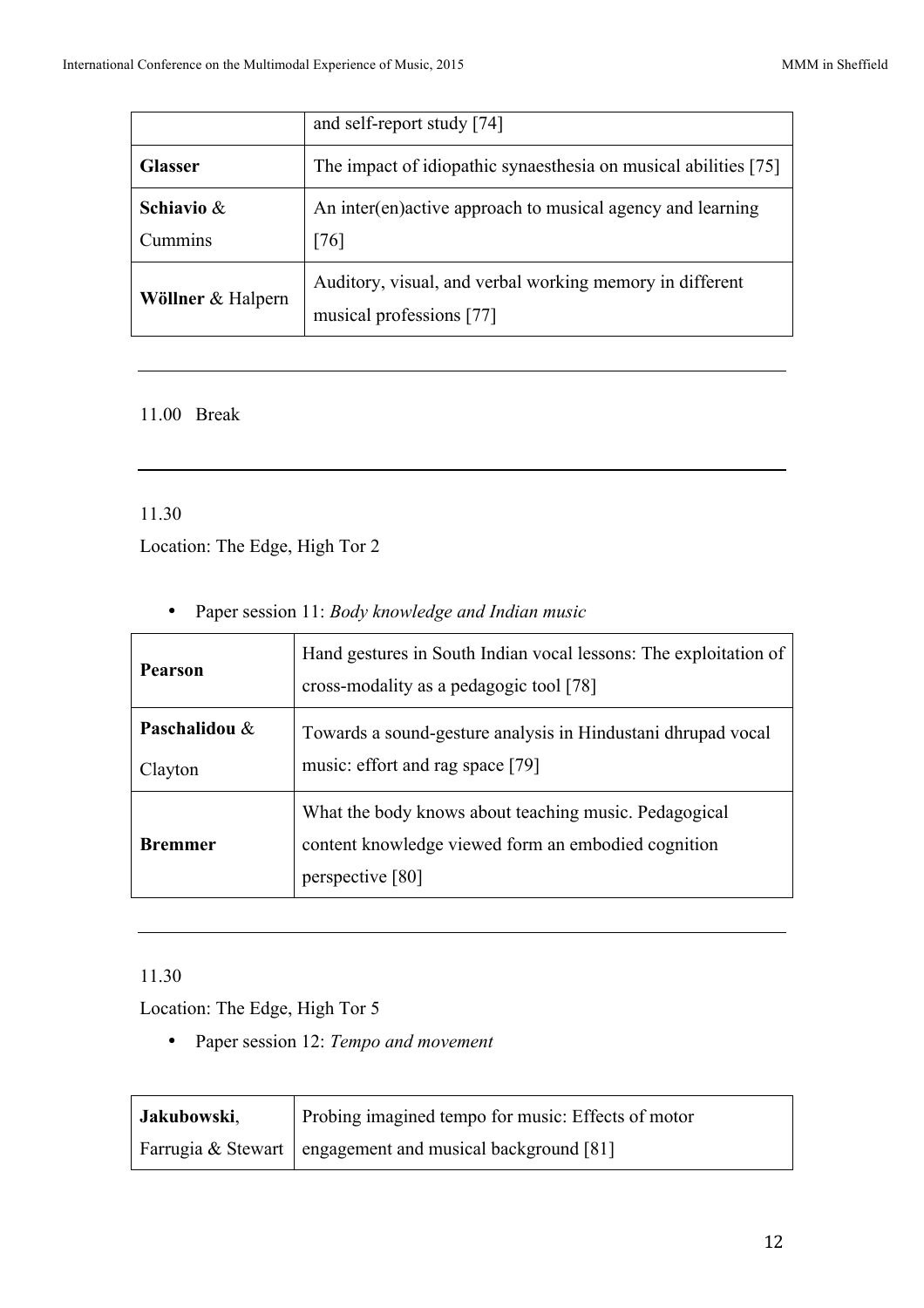| London, Burger,<br>Thompson $&$<br>Toiviainen | Speed on the Dance Floor: Interactions Between Visual and<br>Auditory Cues for Tempo [82]                              |
|-----------------------------------------------|------------------------------------------------------------------------------------------------------------------------|
| <b>Metcalfe</b>                               | Assessing the contribution of different musical variables to the<br>effect of background music on motor behaviour [83] |

# 13.00 Lunch (The Edge, Meeting Room)

14.00

Location: The Edge, High Tor 2

• Plenary 2: **Nicolas Cook**

Seeing sound [84]

14.50 Break

### 15.20

Location: The Edge, High Tor 2

• Round Table: Perspectives on cross-modality

# **Eric Clarke**

Cross-modality or plenisentience? Ecological encounters of a realist kind [85]

### **Peter Walker**

Cross-sensory correspondences and simple sounds [86]

# **Renee Timmers**

Perspectives from the conference contributions [87]

• Closure: **Renee Timmers**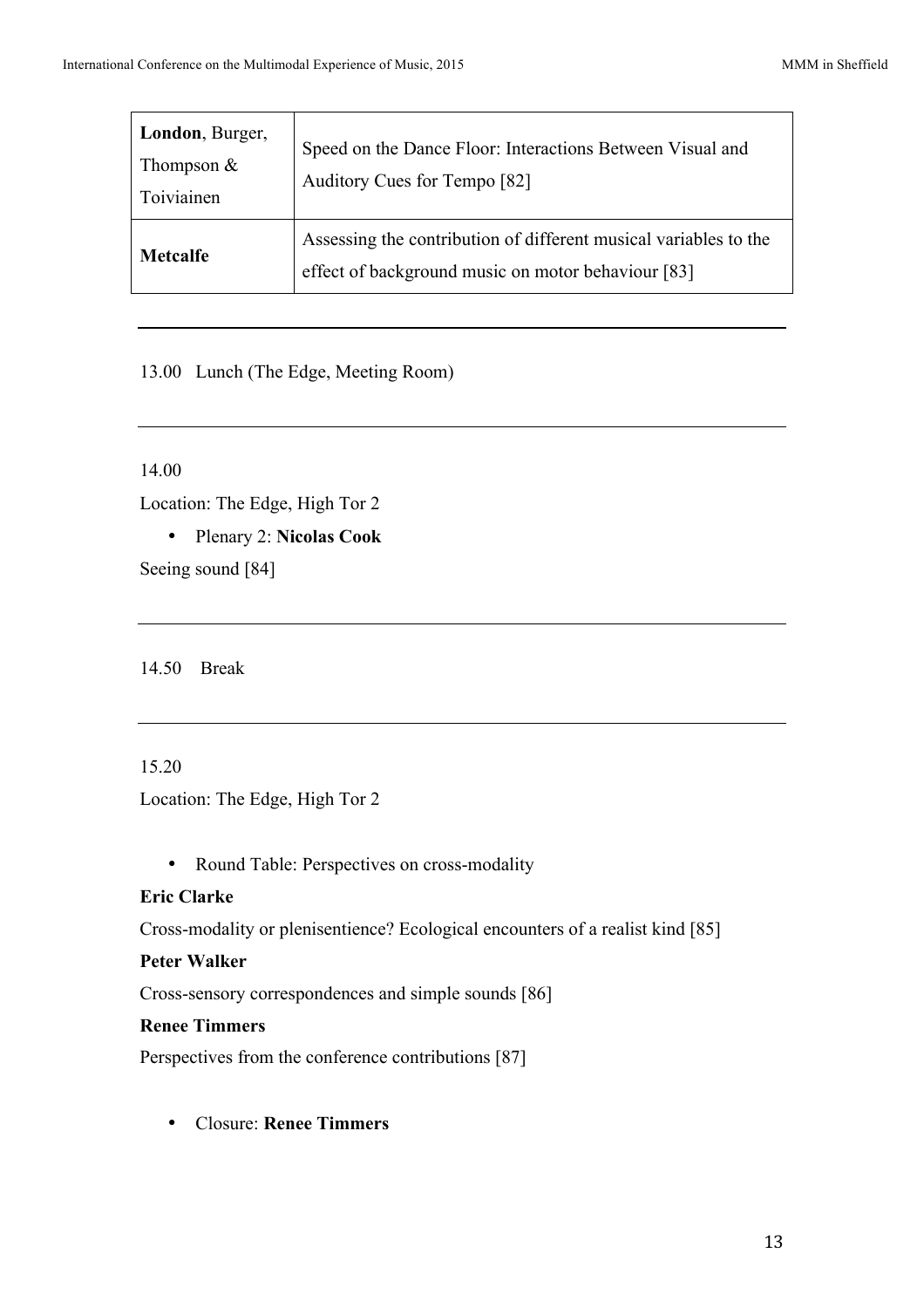# **Poster session 1 and performance: Emotion, Neuroscience, Performance, New Technology, Personality**

• Performance with discussion

| <b>Eyes</b> | 'Song for Aberfan' – Investigating the interplay of musical                                                              |
|-------------|--------------------------------------------------------------------------------------------------------------------------|
|             | performance, film and narrative [8]                                                                                      |
| Rudenko     | Imagery in Piano Pedagogy: Visualisation of musical language<br>in children's cycle. Musical Toys, Sofia Gubaidulina [9] |

• Poster session 1: *Emotion*

| <b>Christensen</b> | Comparing the emotional responses of multimodal haptic<br>audio sources with similar unimodal audio sources. [10] |  |
|--------------------|-------------------------------------------------------------------------------------------------------------------|--|
| Ancelle, Tietze    | Differences in psychophisiological responses to self-selected                                                     |  |
| $&$ Hunter         | music $[11]$                                                                                                      |  |
| Kwok               | Emotion perception of multi-modal interaction between music<br>and image $[12]$                                   |  |
| Weisgerber, Gilson | The influence of music on the processing of emotional faces                                                       |  |
| & Vermeulen        | $\lceil 13 \rceil$                                                                                                |  |

• Poster session 1: *Neuroscience*

| Ata, Kutluk, Calli, | The Musician's Brain: Increased Grey Matter Volume and    |
|---------------------|-----------------------------------------------------------|
| Gonul, Oguz $\&$    | White Matter Integrity. A Voxel Based Morphometry and     |
| Aksoy               | Diffusion Tensor Imaging Study [14]                       |
| Pérez-Acosta &      | A study on the effect of musical imagery on spontaneous   |
| Ramos-Amézquita     | otoacoustic emissions in musicians and non-musicians [15] |

• Poster session 1: *New Technology*

| Mycroft, Reiss &      | The effect of differing user interface presentation styles on |
|-----------------------|---------------------------------------------------------------|
| Stockman              | audio mixing [16]                                             |
| <b>Brophy</b> , Neff, | Evaluating the cueing efficiency of sound icon designs in a   |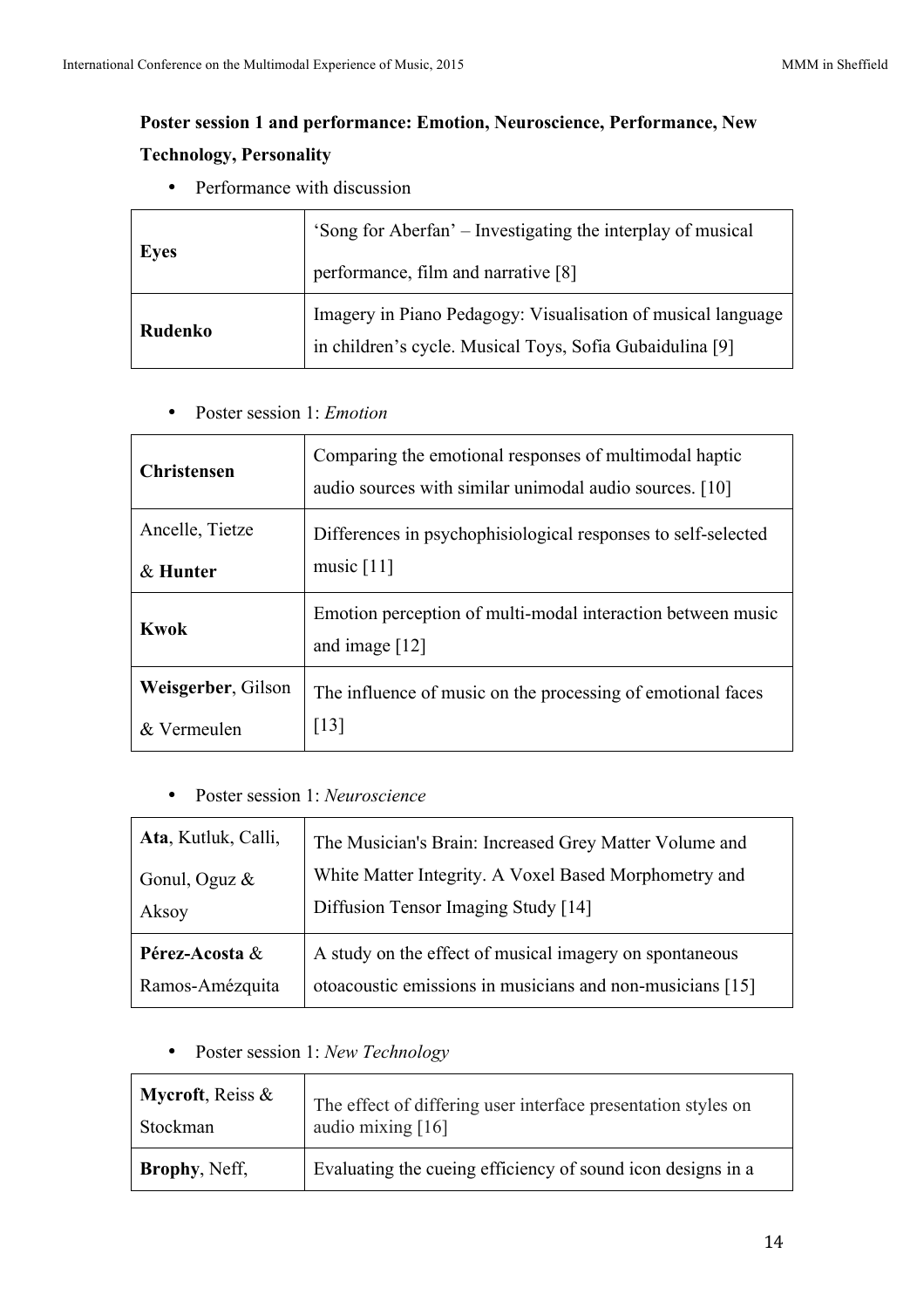| Fitzpatrick, Pitt & | multimodal system during acoustically chaotic events [17]                                                   |
|---------------------|-------------------------------------------------------------------------------------------------------------|
| Noonan              |                                                                                                             |
| <b>Stirnat</b>      | Perceived Spaciousness in Music Presented through<br>Headphones, Loudspeakers and Wave Field Synthesis [18] |

• Poster session 1: *Performance*

| <b>Ricketson</b>              | Listen with your eyes $[19]$                                                       |
|-------------------------------|------------------------------------------------------------------------------------|
| Waddell &                     | The effects of visual performance cues on continuous ratings                       |
| Williamon                     | of musical performance quality [20]                                                |
| <b>Wilson, Bertolin &amp;</b> | Musicians make more music mistakes, non-musicians                                  |
| Stafford                      | make more motor mistakes [21]                                                      |
| Zhou                          | Hearing and Visual Complementation: Discussion on Three<br>Findings of Accent [22] |

• Poster session 1: *Personality*

| <b>Gasselseder</b> | A ludosonic personality [23]                            |
|--------------------|---------------------------------------------------------|
| Loaiza             | Music as a social other? The experience of music via an |
|                    | Enactive theory of social cognition [24]                |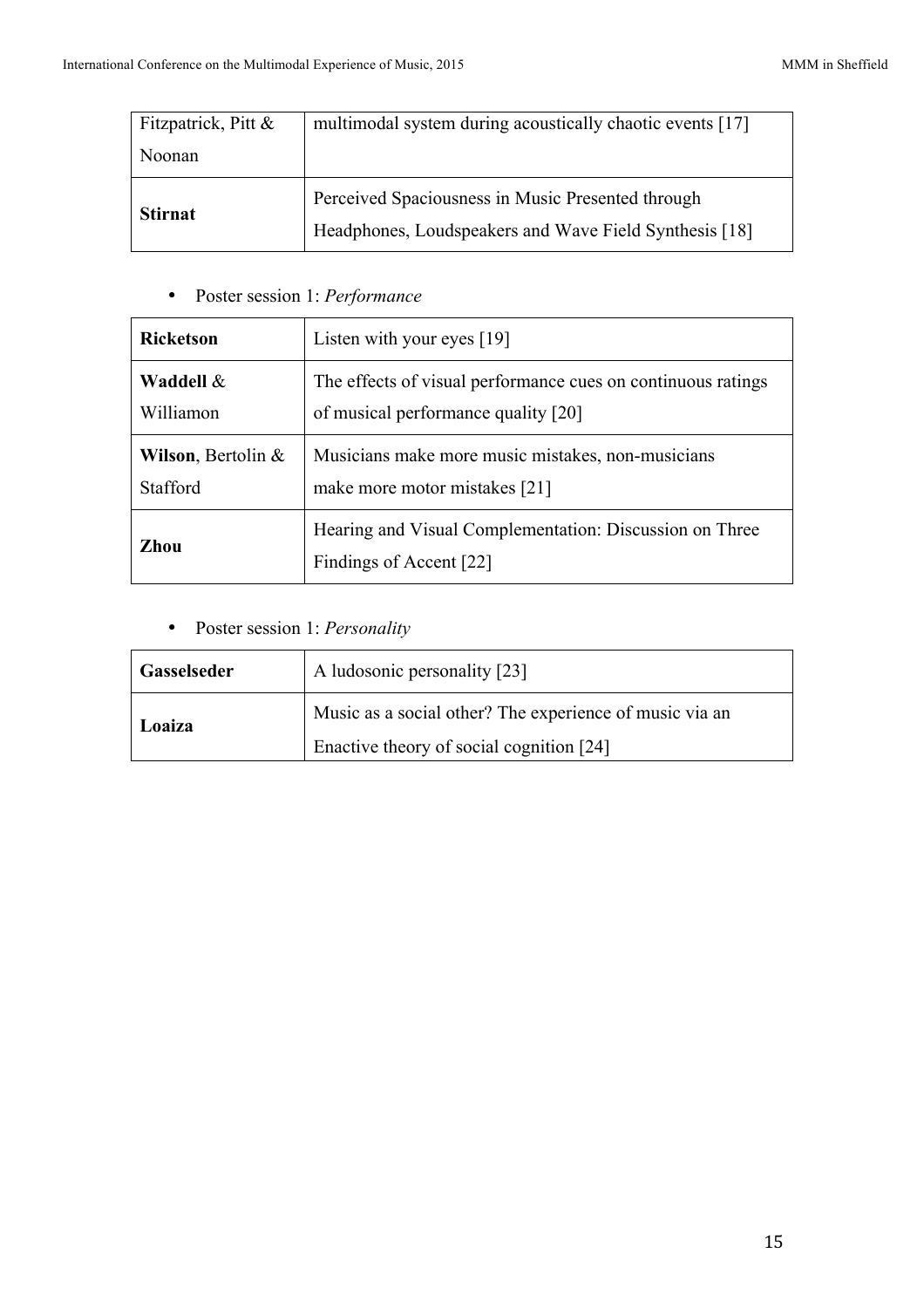# **Poster session 2 and demonstrations: Analysis and composition, Creativity, Education, Evolution, Movement, Perception and Cognition, Special Population**

• Demonstrations

| <b>Brereton &amp; Kearney</b> | Multi-modal experience of a virtual concert hall: A tool for<br>exploring the influence of the visual modality in interactive<br>real-time room acoustic simulations [46] |
|-------------------------------|---------------------------------------------------------------------------------------------------------------------------------------------------------------------------|
| McKenzie, Lennox<br>&Wiggsins | Inside-Outside: 3-D music through Tissue conduction [47]                                                                                                                  |

• Poster session 2: *Analysis and Composition*

| <b>Deng</b> , Wang & Kang Soundscape Composition as a New Music Genre [48] |  |
|----------------------------------------------------------------------------|--|
|----------------------------------------------------------------------------|--|

• Poster session 2: *Education*

| Godinho         | Miming to recorded music: multimodality and education [49]                                         |
|-----------------|----------------------------------------------------------------------------------------------------|
| Larrouy-Maestri | Evaluation of pitch accuracy in ecological contexts:                                               |
|                 | What about non-musical variables? [50]                                                             |
| Nijs, & Leman   | The Music Paint Machine: A multimodal approach to<br>instrumental music learning and teaching [51] |
| <b>Olivera</b>  | Testing the multitasking ability of musicians and conference<br>interpreters [52]                  |

• Poster session 2: *Evolution*

| <b>Miani</b> | Where are the icons, indexes, and symbols in musical |
|--------------|------------------------------------------------------|
|              | meaning? An evolutionary account [53]                |

• Poster session 2: *Movement*

| London, Burger, | Changing speeds: Dancing faster changes the character of |
|-----------------|----------------------------------------------------------|
| Thompson $&$    | one's movement [54]                                      |
| Toiviainen      |                                                          |